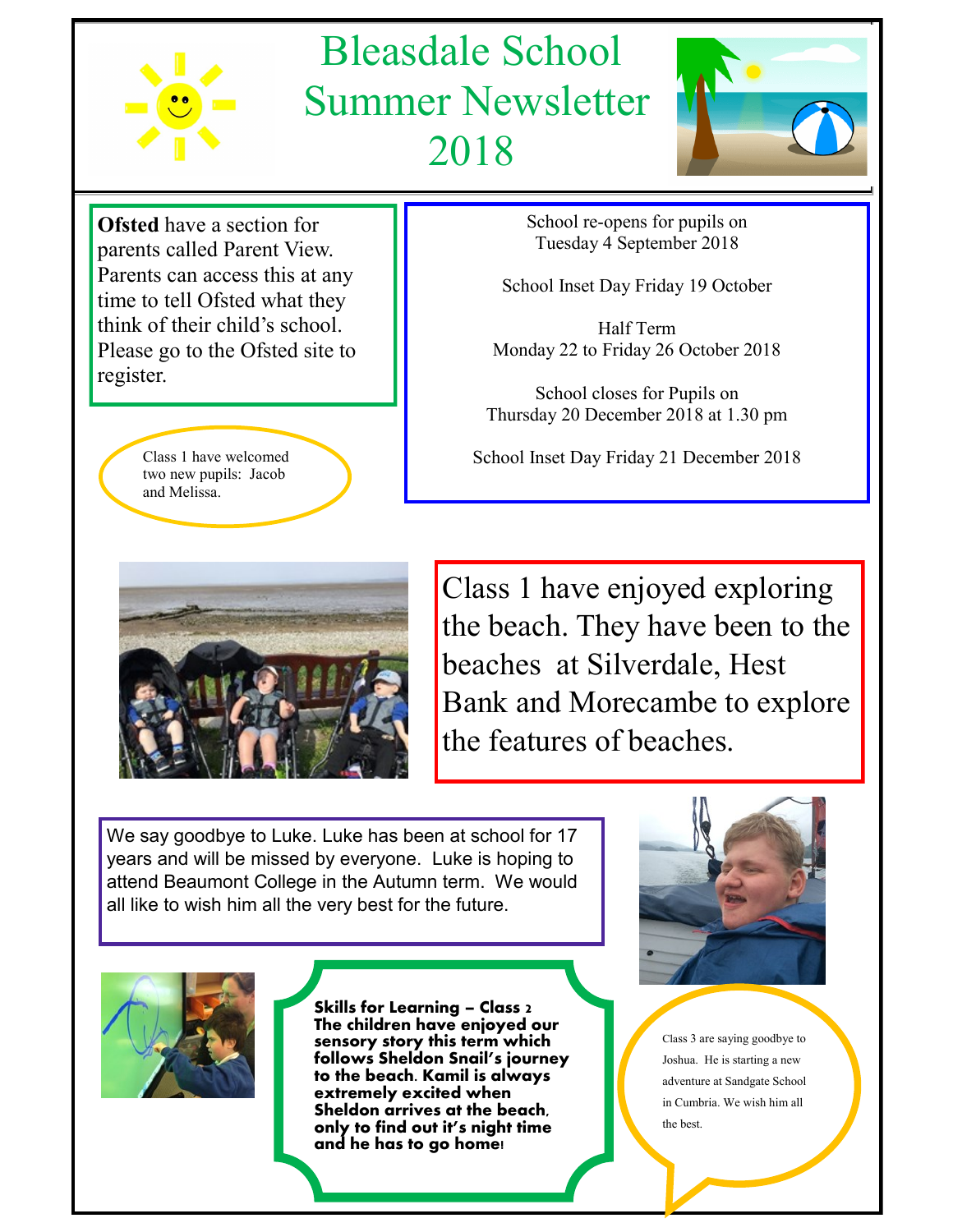*F.E students enjoyed a performance from a steel pan and keyboard musician, who came to play a range of Caribbean songs to support our Caribbean studies. Students loved listening and dancing to the music, Jessica tried to assist the keyboard musician!*



This term Class 3 have been looking at personal hygiene. We have been to the house and used the sensory bath to learn how to safely fill a bath and check the water is just right. We have also learned how to turn the shower on and check the temperature of the water. To involve our parents, we invited them in to make hand scrub with us and have a mini manicure in class.



## Staff Changes

This term we are saying goodbye to Nicky Maddox, Sally Haughton and lan Edmunds-Parrington who have moved on to other roles. We have welcomed Lucy Green (HLTA), Laura Williams (Care Assistant) and Gemma Ducie (TA).

Class two have had another term working alongside pupils from Silverdale School. Our focus this term has been The Seaside. We have explored lots of different materials and textures to create a giant seaside collage on our classroom wall.









As part of our topic on beauty therapy Class 4 visited Lancaster and Morecambe College beauty therapy department. We had a manicure and painted nails. We also had a go at painting the nails of the therapist. This is an inclusion link we hope to keep next year!

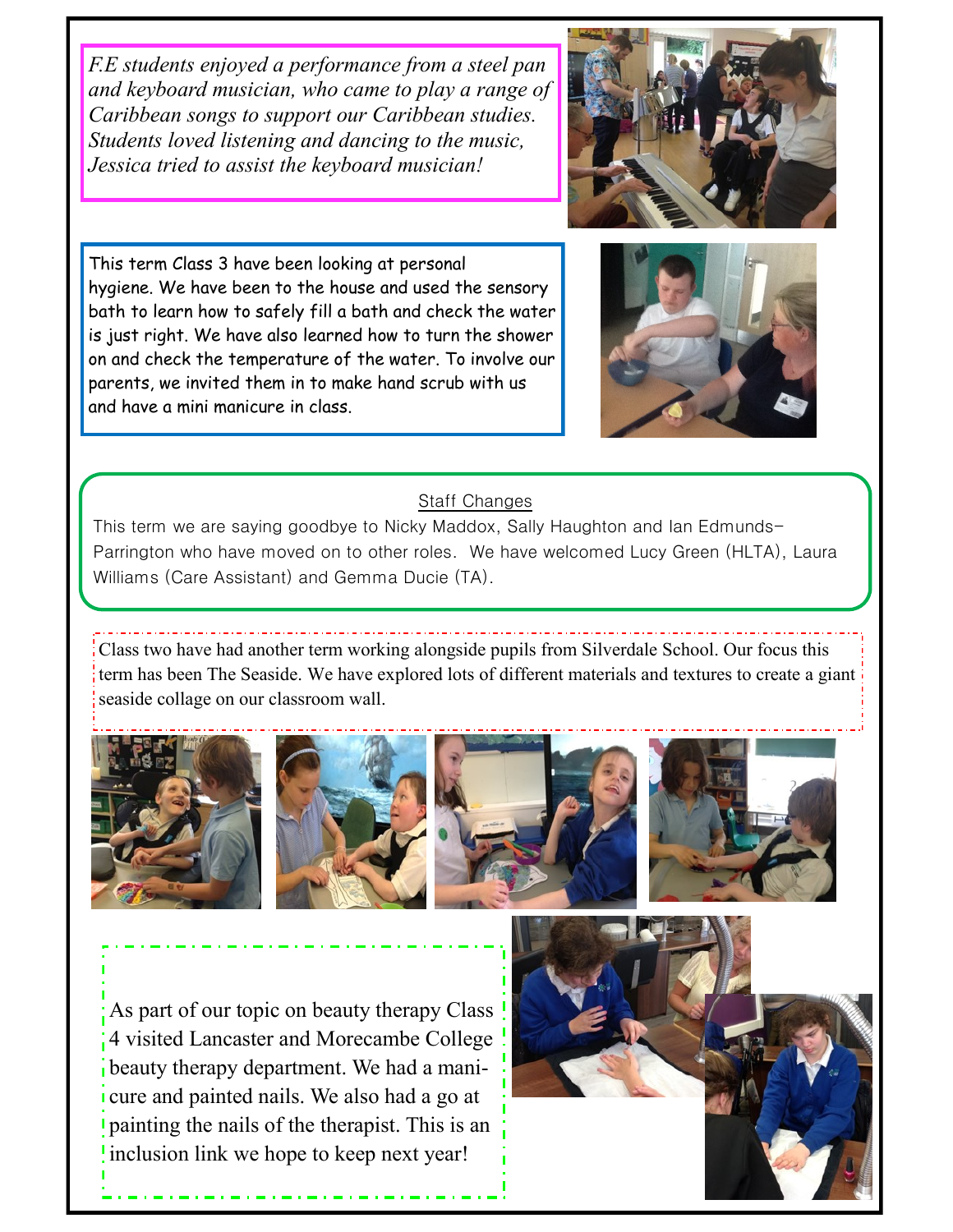Lucy has been teaching in Class 3 on Fridays this term. We have been going on pizza treasure hunts, and making our own pizzas, to help us to learn about halves. To find out about quarters Farmer Jake has been asking us to help him divide his field into four. We have been writing postcards to pupils at Silverdale School based on our sensory story "The Snail and the Whale".







## **Residential Activities Summer Term 2018**

Team games this term have been 'it's a knockout' and seasonal sports such as cricket and tennis. Most weeks we have been able to hold these outside. It's a knock out consisted of an obstacle course with two teams competing against each other. The winning team were the ones who completed the course in the shortest time, it got very competitive! Cricket was very interactive and made even more possible as we were able to borrow equipment from our local cricket club. Pupils have enjoyed wearing their 'whites', shin pads and helmets before being bowled out! On Tuesday 19<sup>th</sup> June three pupils were able to visit Carnforth Cricket Club, so they could play in the practice nets, meet some of the cricket team and have tea in the club house.During world cultures & dance pupils have experienced traditional English dance which incorporated a Barn dance, Maypole and Morris dancing. One Monday evening the Crook Morris dancers came to perform for us, luckily the weather was on our side and we could all be outside. The Morris dancers were very impressed with our handkerchiefs and sticks which we had decorated for the occasion. They performed 3 dances for us and then we were invited to join in, we all had great fun and a successful evening was had by all.



F.E students enjoyed a trip out to Blackpool Zoo this term, to support our African studies. Joe was extremely interested in the Elephants, whilst Tom was mesmerised by the giraffes. Matthew found the dinosaur statues in the entrance very funny!!!



Class 4— Within Daily Living skills we have been planting indoors. We have planted a range of herbs and vegetables. We have used these to create meals and drinks. Hope particularly enjoyed smelling the various herbs, she smiled throughout the session making Mocktail Mojitos, as can be seen in the photograph